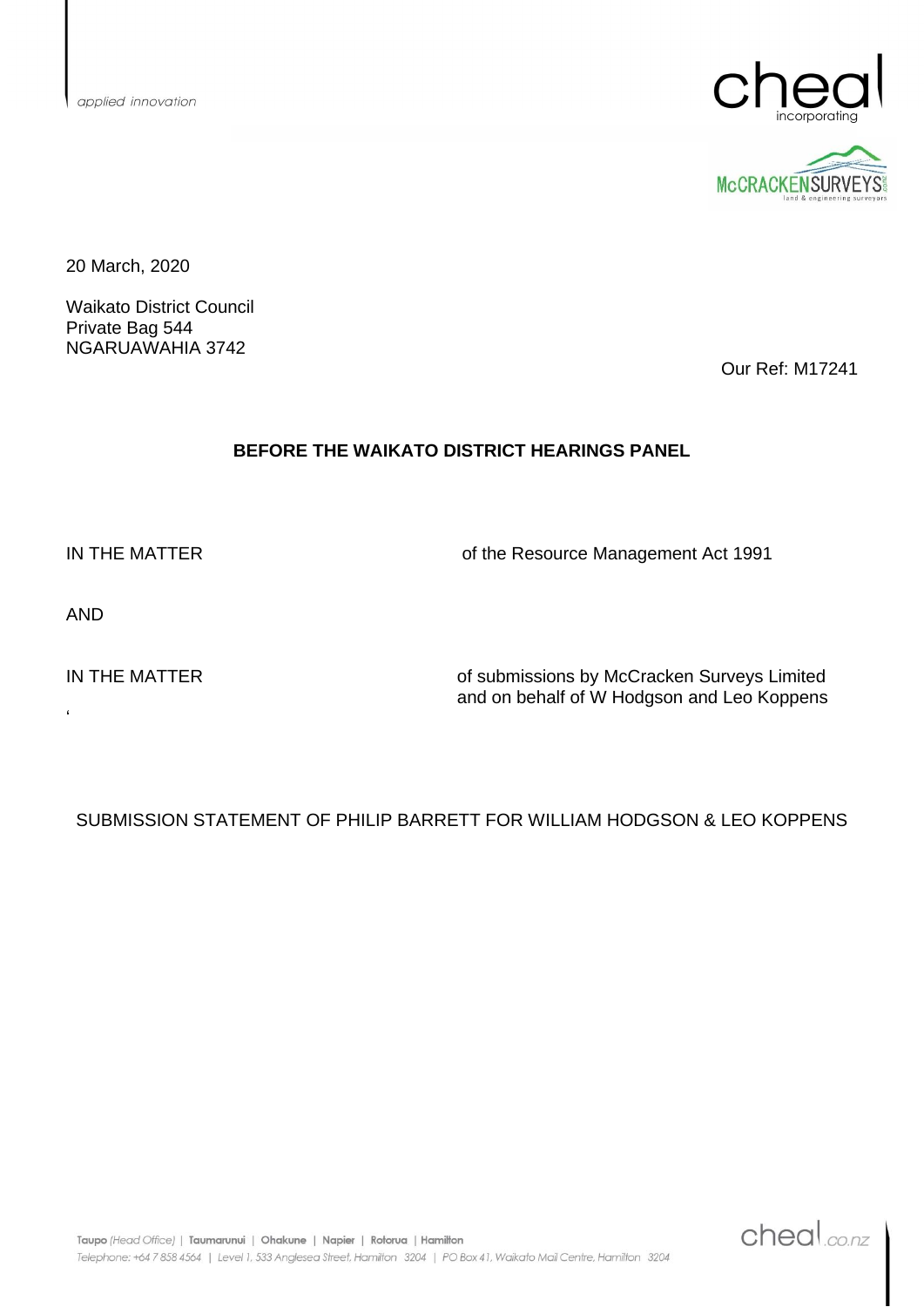# **A Introduction**

- 1. My name is Philip Barrett. I am employed as a resource management consultant by Cheal Consultants & McCracken Surveys Ltd), Hamilton and act on behalf of Mr William Hodgson and Leo Koppens. I hold the qualifications of Bachelor of Arts (Hons) and Master of Resource & Environmental Planning from Massey University. Over the last 24 years I have worked for the Department of Conservation, as a private consultant and held senior positions in two district councils. I am a full member of the NZPI.
- 2. My evidence addesses the matters raised in McCracken Surveys Limited submission 943 and further submission FS1253.33 Waikato Regional Airport.
- 3. Mssrs Hodgson and Koppens were party to Waikato District Council Plan Change 14 Enviroment Court proceedings that endorsed the mediation decision that resulted in the wording of Operatve District Plan controlled activity Rule 27.62.1(c) & (d) –
	- *(c) if the land being subdivided is inside the Airport Noise Subdivision Control Boundary or inside the SEL 95 Boundary, the average net site area of all allotments created by the subdivision is at least 1.1ha, and*
	- *(d) if the land being subdivided straddles the Hamilton Airport Noise Outer Control Boundary, the maximum number of allotments created by the subdivision is the smallest nearest whole number calculated by the formula:*

*new lots = area (ha) outside\* + area (ha) inside\* 0.5 1.1*

*\*outside and inside Hamilton Airport Noise Subdivision Control Boundary*

- 4. Mr Hodgson wishes to speak to the history of the making of the rule. Mr Koppens (submitter number 820) is available to answer questions.
- 5. Matters to be Raised
	- i. Reverse sensitivity *Definitions: Reverse sensitivity involves the vulnerability of an existing activity to legal attack from newly located activities that are adjacent and which are incompatible.*
	- ii. Response to council Section 42A report.
	- iii. No complaints covenants.

## **B Statement**

#### **1. Reverse Sensitivity**

- 1.1 The Waikato Regional Airport Limited (WRAL) submission (#741) seeks the deletion of Proposed District Plan Rule 23.54.2 RD1 (a)(ii), (a)(iii), (b) and NC1 in preference of a prohibited activity status. The reasons provided include:
	- *(a) There is no change to resource management issues to suggest that the Proposed Plan should be any different.*
	- *(b) The issue is the potential reverse sensitivity effects of aircraft noise on residential development.*
	- *(c) The prohibited subdivision rules have been in the Waikato District Plan since about Regional Airport Ltd in consultation with Waikato District Council and a group of Tamahere landowners.*
	- *(d) The rules are designed to maintain the density of development within the Airport Subdivision Control Boundary generally at its current level.*
	- *(e) To relax this subdivision rule and allow a higher density could lead to additional houses being built in an area where they are subject to adverse noise effects from aircraft and could exacerbate reverse sensitivity conflicts.*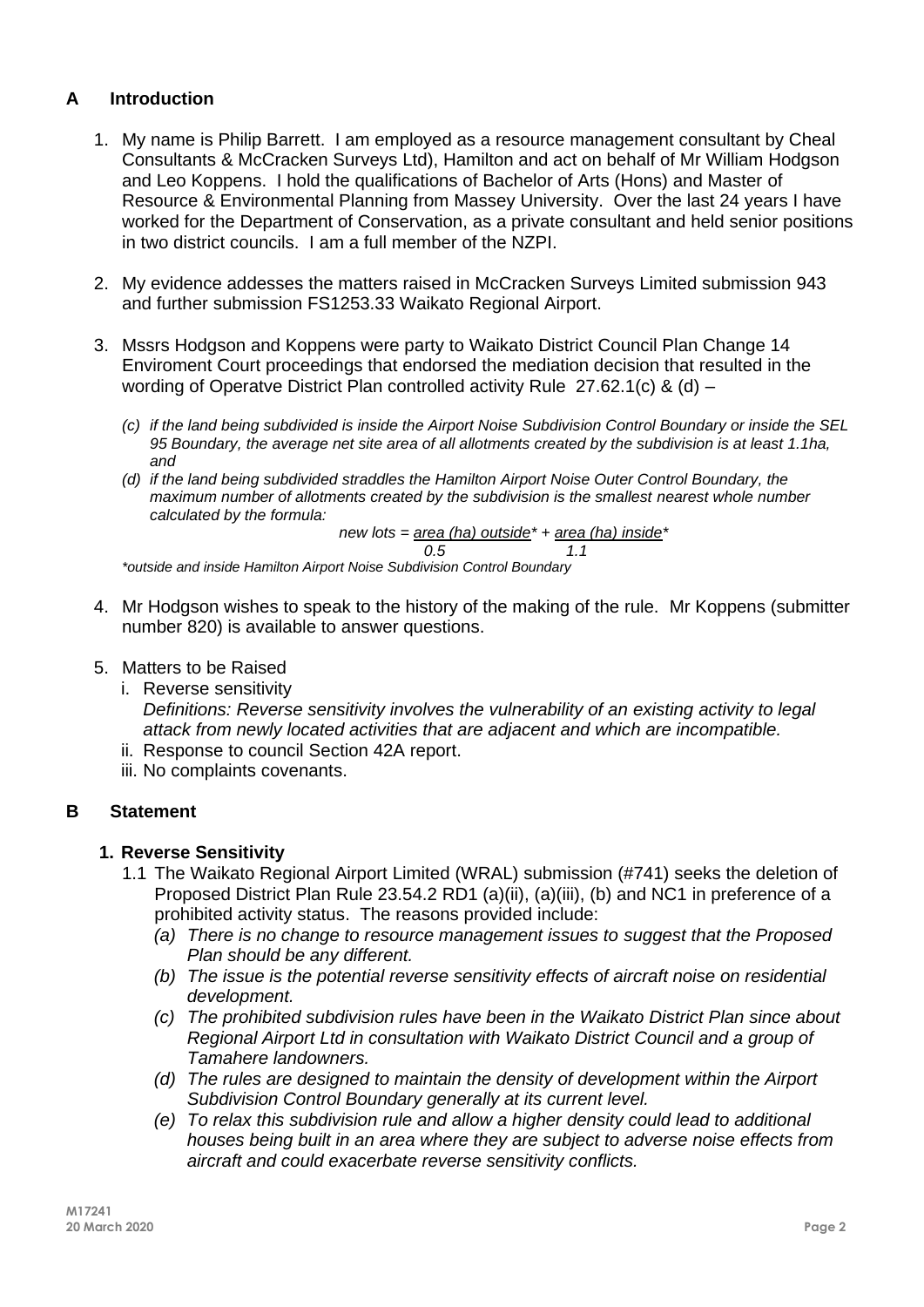*(f) The prohibited activity subdivision rule was the subject of scrutiny and decision making in 2001 and again in 2011 as part of Variation 14 to the Waikato District Plan.*

*The inclusion of the prohibited subdivision rule will: i) be consistent with the purpose and principles of the RMA ii) promote the sustainable management of natural and physical resources iii) enable people to provide for their social and economic well-being iv) meet the reasonably foreseeable needs of future generations v) be consistent with sound resource management practices.*

- 1.2 In regard to (a) above there has been a substantial change to the airport environment from when the rule was first negotiated at mediation. At that time there was still the potential for international flights (jet aircraft). The approved 3000m runway extension that required high intensity approach lights (allowing night time instrument landing) in 2011 was in response to that expectation. At that time the airport modelled it's future on overseas airports such as Gold Coast and Avalon and Stansted airports in the United Kingdom. Notably the designation 15 year lapse period within which to construct the extension was successfully appealled (ENV-2011-AKL-000234) on the grounds that WRAL could not say when in that period the runway would be extended resulting in an unaccetable burden (limitations on land use) on neighbours.
- 1.3 Understanding changes is not a criticism of the optimism of the airport at that time or events since that time (no international flights powered by jet engines; runway extension did not happen; Air New Zealand cut flights between Hamilton and Auckland) but simply highlights a factual understanding that the airport environment has changed considerably. This change is recognised by the Waikato Regional Airport Group 2018 in their Annual Report wherein it is stated that the 10 year strategic plan activities *"are all to aligned to our core purpose of enabling air services to the Waikato region"* but with no expectation of receiving international flights to the airport as was the case in 2010. While the airport remains a viable and important regional hub, the context in which the rule was estabished has changed.
- 1.4 The degree of potential reverse sensitivity has changed from when the rule was first established. The Hamilton Airport Noise Management Plan 2016 that contains the makeup of the Airport Community Liaison Group and the Complaints Procedures and Dispute Resolution process automatically deems complaints supplied to the local councils are given in confidence. I do not have access to that information which is central to the decision to be made.
- 1.5 Certainly the WRAL submission did not back claims of reverse sensitivity. Documented complaints (number, location – especially Tamahere and reason for complaints) would reasonably establish that Tamahere subdivision and growth was and is a detriment to the past, current and future successful operation of the Airport. Waikato Regional Airport Group 2018 reported a strong operational and financial performance for the 2017/2018 financial year that extends back to at least 2010 when internatinal,flights were still operating (2008 Air New Zealand took over Freedom Air's international operations; 2009 Air New Zealand cancelled international flights to Australia; Pacific Blue commenced international flights to Australia).
- 1.6 It would be helpful to any evidence based plannng decision to know whether or not reverse sensitivity is a factual issue to be considered.
- 1.7 It is a fact that the growth of the Tamahere community has happened while the airport itself has recorded growth over the last decade. It seems apparent and logical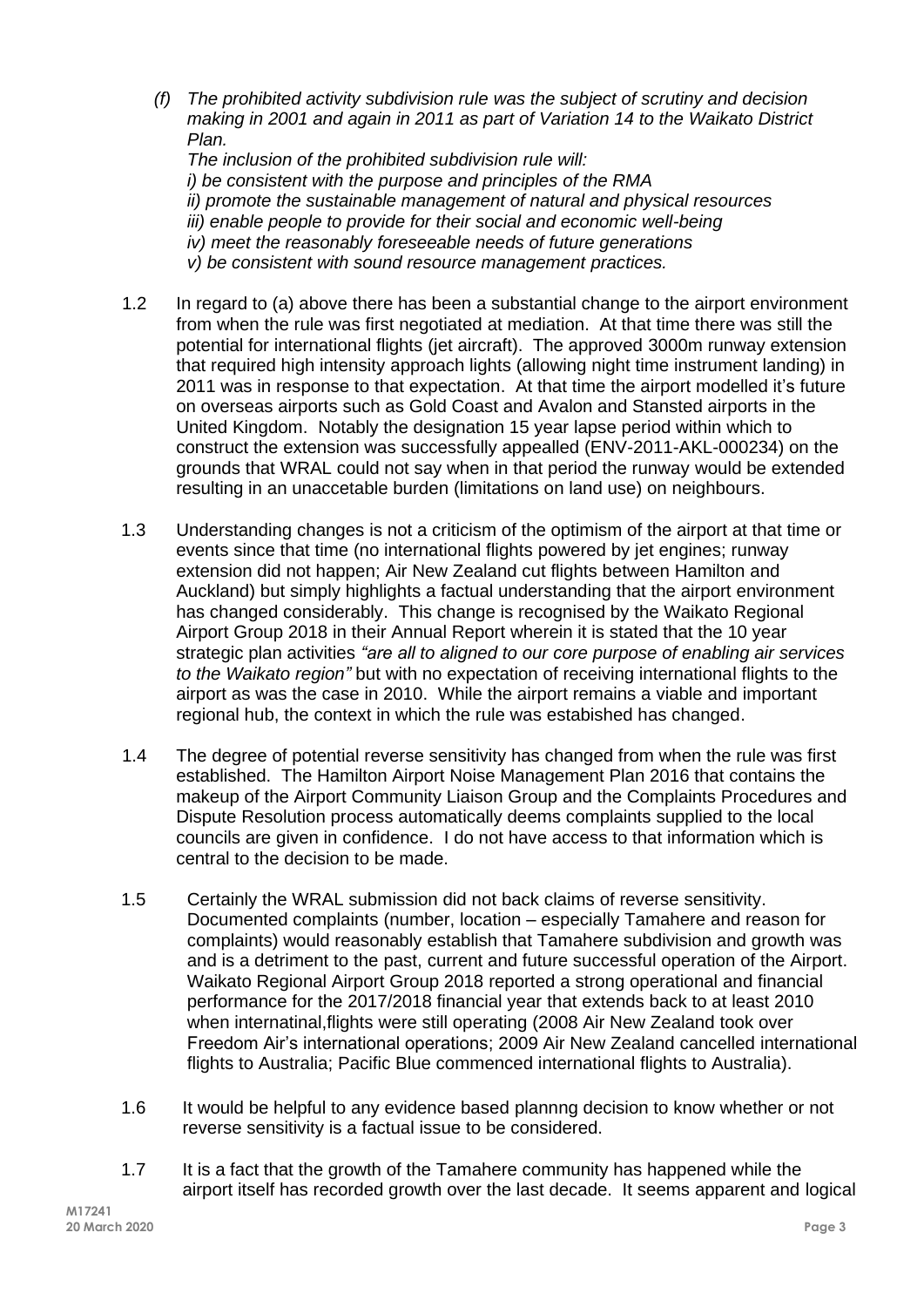that growth of the airport and the Tamahere community can continue simultaneously and that future subdivision and residential develoment will not hinder that growth. The Tamahere community, in the absence of evidence to the contrary or sufficient evidence that shows Tamahere resident complaints are at a level of concern to WRAL and therefore that Rule 23.54.2 RD1 (a)(ii) & (a)(iii)) is necessary for reosurce management purposes, accepts they live in close proximity to an airport. Without relevant and reliable evidence that reverse sensitivity is a factual issue that warrants maintenance of the rule, to retain the rule is disproportionally favourable to WRAL (as it was for the designation 15 year period) at the expense of the Tamahere community ability to grow.

- 1.8 WRAL submission (d) above states the *rules are designed to maintain the density of development within the Airport Subdivision Control Boundary generally at its current level.* The Airport Subdivision Control Boundary and SEL 95 Noise Control where determined at the time acknowledging the then airport operations which included jet aircraft. The current absence of jet aircraft brings into question the relevance of these boundaries as they affect private property and consequently if reconfigured would not extend to the current boudaries diminishing the potential for reverse sensitivity.
- 1.9 Council planning report states that there are 53 landowners with land areas greater than 1.1ha. It is difficult to logically reconcile that without some degree of knowledge and confidence that reverse sensitivity exist, that keeping the rule will be consistent with the purpose and principles of the RMA 1991.
- 1.10 A final note is that the potential 53 landowners that have land areas in excess of 1.1ha are at times unable to utilise their land without themselves experiencing reverse sensity from adjoining neihbours complaining about matters such as animal smells, vehicle movements, farm machinery and at times wandering livestock. The current and proposed subdivision rule has an unintended effect for these landowners. The point being that it is difficult to manage these lots in a country living environment.
- 1.11 Complaining neighbours might expect and prefer residential housing to low level farming activities. Allowing further subdivision of these sites would not be contrary to country living character. The 1.1ha lots are not requried to support country living character, that was not purpose of the rule.

## **2. Response to Council s42A report**

- 2.1 The council Section 42A report comments the McCracken Surveys submission did not seek any specific decision. The submission stated opposition to the rule (implicit is the deletion of Rule 23.4.2 General subdivision RD1 (a)(ii), (a)(iii)). Opposition to the rule also dictates that there is opposition to the Section 42A report recommending keeping the rule set.
- 2.2 At page 172 of the Section 42A report the supporting argument appears to be that relaxing the rule to allow 5000m² net site area allotments will increase the potential housing stock within the Airport Subdivision Control Boundary or inside the SEL 95 Boundary. The comment seemingly relies on the status quo that reverse sensitivity is an actual issue and that the increase of housing potential of some 84 lots (Council report analysis) within the boundaries has an unacceptable outcome for the functioning of the airport.